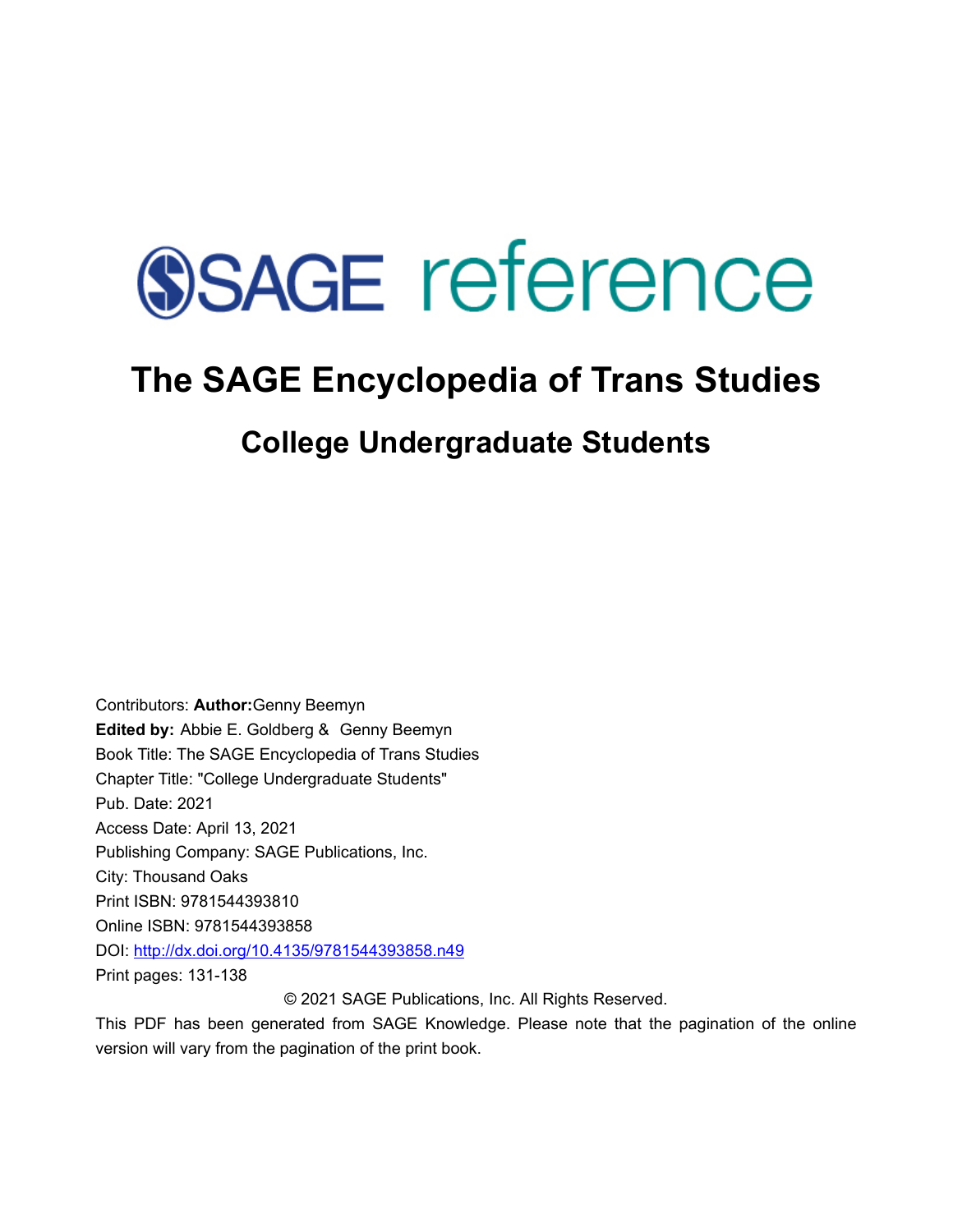Trans students in general have a more positive experience in college today than ever before. But this improvement is relative and remains uneven. The extent to which trans students continue to frequently encounter institutional and individual discrimination depends on a number of factors, including the type of college they attend, their academic major, the cocurricular activities in which they participate, and personal characteristics, such as how visible their transness is to others, their particular gender, and other aspects of their identities. Students who are known or perceived as trans, especially trans women and nonbinary individuals, often have a much more negative experience because colleges largely remain rooted in and continue to foster a binary understanding of gender and fail to challenge the anti-trans prejudice that is all too common among cis students, staff, and faculty. At the same time, trans students who also belong to other minoritized groups, such as trans students of color and trans students with disabilities, experience multiple marginalizations and often feel that at least one aspect of their identities is unacknowledged or unwelcomed in most spaces on campuses. In addition, some types of schools, such as community colleges, conservative religiously affiliated institutions, historically Black colleges and universities (HBCUs), and historically women's colleges, and some microclimates, such as athletics, fraternities and sororities, and residence halls, present unique challenges to trans students. Thus, even though trans Gen Z students (i.e., students born in the midto late 1990s through the early 2010s) receive greater support than previous generations of trans students, they cannot count on feeling included and appreciated at all institutions and in all institutional environments.

#### **How College Experiences Vary by Aspects of Identity**

The experiences of trans students in higher education are greatly affected by a number of individual factors, including their academic interests, campus connections and involvements, personal identities, and level of outness. For example, research suggests that trans students generally have more positive experiences in smaller classes, as well as in courses and majors in the social sciences, arts, humanities, and education, rather than in courses and majors in science, technology, engineering, and math (STEM) fields. Trans students benefit as well when they receive support from faculty members in and outside of the classroom, when they connect with other trans students, and when they form romantic and social relationships with supportive peers.

#### **Differences by Gender Identity**

One of the main factors in how trans students experience college is their gender identity, with trans women and nonbinary trans individuals more likely than trans men and gender-nonconforming individuals to report instances of harassment and discrimination. For example, nonbinary trans students are more likely to be misgendered than binary trans students, as others fail to ask them how they identify and typically categorize them as female or male. Moreover, because their gender expression may not be stereotypically masculine or feminine, nonbinary trans students also report being more concerned than binary trans students about their safety on campus, and some decide to present themselves in more masculine or more feminine ways than they desire in order to lessen the risk of harassment.

At the same time, trans female students more often experience mistreatment in relation to gendered campus facilities. In analyzing data from the National Transgender Discrimination Survey (2011), social work scholar Kristie Seelman found that, compared with the gender-nonconforming participants who had attended college, the trans female participants were more than three times as likely to have been denied access to genderappropriate campus housing and nearly three times as likely to have been denied access to campus restrooms. Because of the pervasiveness and severity of harassment and discrimination, trans women are more likely than members of other trans groups to drop out of college. Seelman suggests that the targeting of trans women relates to how they are often not seen by the larger society as "real" women and how "womenonly" spaces are policed to exclude trans women. These experiences reflect what writer Julia Serano called "transmisogyny," the ways in which the hatred toward trans people and hatred toward women intersect in the oppression of trans women.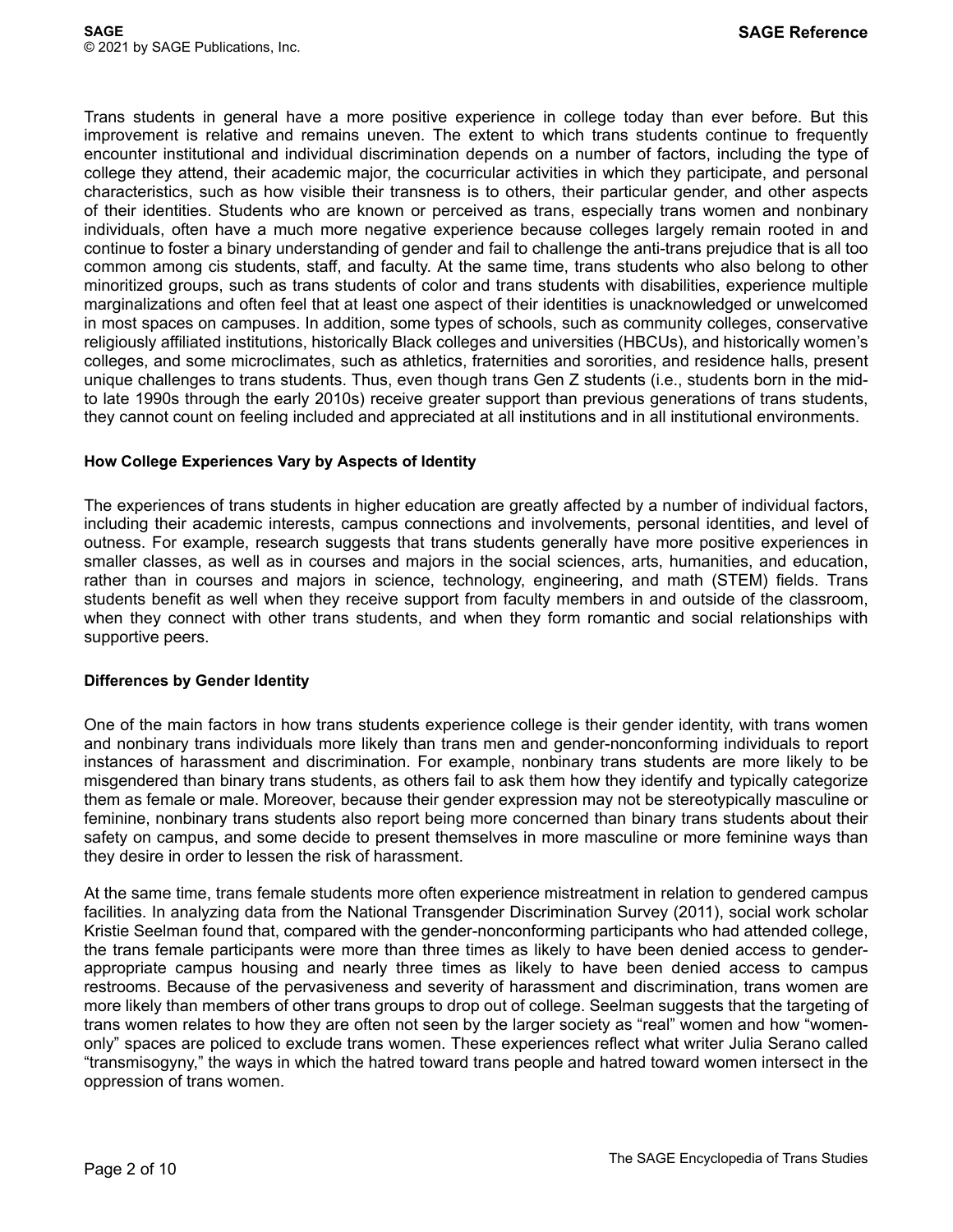#### **Differences by Race and Other Minoritized Identities**

Similarly, the intersecting of racism and bias against trans people results in trans students of color experiencing campus discrimination more frequently and more harshly. Seelman found that trans people of color were nearly 1.4 times as likely as white trans people to be denied access to gendered college facilities because of their gender identity. Trans people of color, particularly American Indian, Latinx, African American, and multiracial individuals, are also more likely than white trans people to report having left college as a result of repeatedly encountering harassment and discrimination.

Little research has examined the experiences of trans students with other minoritized identities. A notable exception is a 2018 study by Ryan Miller and Sandra Dika on the experiences of more than 400 LGBTQ+ students with a psychological disability (e.g., anxiety, depression, posttraumatic stress disorder) at a southern research university. They found that less than 20% of the trans students indicated that they felt that their gender was respected on campus, compared with 85% of the cis male students, and nearly one third of the cis female students and less than 40% of the trans students felt a sense of belonging, compared with close to half of the cis students.

#### **Differences by Level of Outness**

Another factor that has a significant role in the college experiences of trans students is their level of outness. If someone is not known as trans, they are unlikely to encounter harassment and discrimination based on their gender identity, and conversely, the more someone is thought or known to be trans, the more visible they become and the more likely they are to encounter anti-trans bias. For this reason, out trans students often view the climate on their campuses more negatively than students who are more closeted. Education researchers Jason Garvey and Susan Rankin found that trans students who indicated being more out about their gender identities also had more negative perceptions of the inclusivity of the curriculum, the classroom climate, and the overall campus climate than those who were less out.

Similarly, a 2019 national study of more than 500 trans undergraduate and graduate students by Abbie Goldberg, Genny Beemyn, and JuliAnna Smith found that the greater the participants were involved in campus activities, the more negatively they perceived the climate on their campuses. Given that trans students are among the most marginalized college groups, it could be that greater campus engagement more frequently exposes individuals from these groups to staff, faculty, and other students who are hostile to their identities, which leads them to view their institutions as more hostile. While this finding makes intuitive sense, it runs counter to decades of research on students in general, which shows that students who are more involved at college, including having more frequent interactions with faculty, socializing more with a diversity of people, and spending more time working with other students, express greater overall satisfaction with their college and a greater willingness to reenroll.

Given that out trans students more commonly experience harassment and discrimination, it is also not surprising that those who report feeling more at risk for mistreatment are more likely to try to avoid the disclosure of their gender identity. Obviously, not all trans students can or want to be closeted. If they are medically transitioning or identify and present as gender nonconforming, most students will be readily seen as trans. But other trans students, who can and want to keep others from knowing their gender identity, often do so in order to lessen the risk of negative consequences. For example, nearly half of the respondents in the 2015 U.S. Transgender Survey who indicated having attended college stated that none of their classmates knew that they were trans. Among the participants in the 2010 State of Higher Education for LGBT People, 65% of the transmasculine students, 55% of the transfeminine students, and 18% of the gendernonconforming students surveyed stated that they did not disclose their gender identity to avoid harassment and discrimination. The significantly lower percentage for the gender-nonconforming students in the study seemingly reflects the desire of many of these students to be open about their identities in order to avoid being placed within a gender binary, even if this means an increased likelihood of experiencing mistreatment.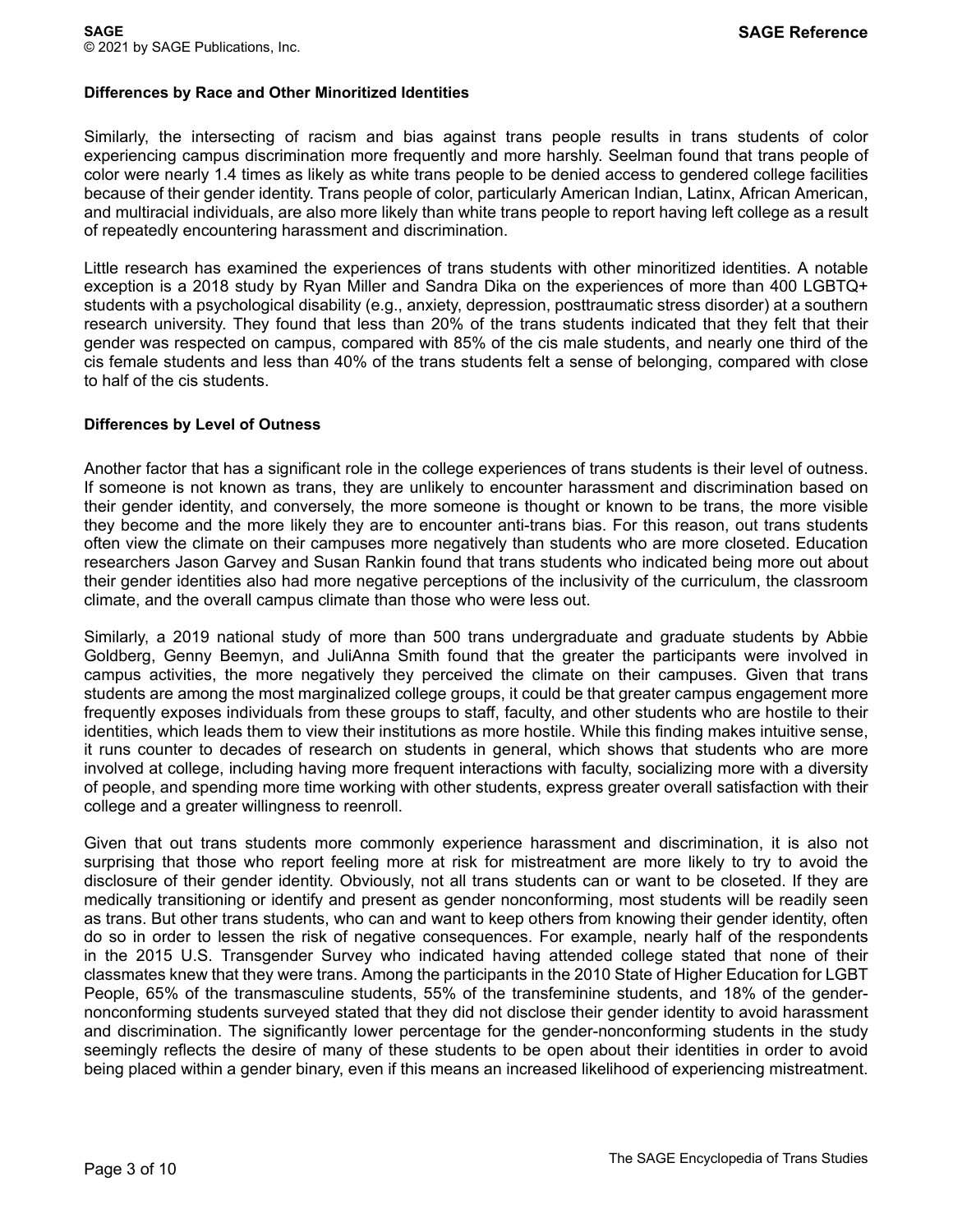#### **How College Experiences Vary by Aspects of the Institution**

Along with individual factors like identity differences and level of outness, trans students' college experiences are greatly influenced by both the type of institution and the specific institution they choose to attend. While all colleges remain rooted in a gender binary and none do enough to create a welcoming and inclusive campus environment for trans students, especially nonbinary students, some do much more than others to create a supportive climate. For example, the Campus Pride Trans Policy Clearinghouse lists more than 250 colleges that have a gender-inclusive housing option; a similar number that enable students to use a chosen name, instead of their deadname, on campus records and documents; and about 40 colleges that provide a means for students to indicate the pronouns they use for themselves on course rosters.

An examination of the colleges on these lists shows major differences between the types of institutions that have and do not have trans-inclusive policies. Not surprisingly, institutions with trans-inclusive policies tend to be large state universities and small liberal arts colleges, in urban areas, and in the Northeast, on the West Coast, and in parts of the Midwest. Relatively fewer campuses with trans-inclusive policies are religiously affiliated institutions and community colleges, in rural areas, and in the South, the Great Plains, and Mountain West. Similarly, the study by Goldberg, Beemyn, and Smith found that private, 4-year, nonreligious colleges and universities provided the largest number of trans-inclusive services and supports, followed by public 4-year colleges and universities. The public and private 2-year colleges included in the survey had the fewest, even fewer than 4-year religiously affiliated institutions.

#### **Community Colleges**

Studies involving out trans students at community colleges indicate that they often experience particularly hostile climates and lack access to supportive campus resources. Community colleges can be especially unwelcoming because most are commuter campuses that provide limited services to students in general and do not sponsor any programs specifically for trans students. Campus life at these schools is almost exclusively focused on the classroom, yet most community colleges do little to address the classroom climate for trans students. Community college students surveyed in the 2010 State of Higher Education for LGBT People felt that faculty members at their institutions were generally indifferent to or unsupportive of trans people and indicated that few lectures and readings were trans inclusive. Overall, many of the students were uncomfortable with the classroom climate and did not feel safe to be seen as trans at their community colleges.

#### **Conservative Religiously Affiliated Institutions**

Similar to their peers at community colleges, trans students at institutions affiliated with conservative religious traditions often receive little support, if not outright opposition, from other students and sometimes from faculty and staff members. But because cis students at conservative Christian and Jewish colleges generally hold more negative views of trans people than do their counterparts at secular and more liberal religious colleges, the environment at these institutions may be especially hostile.

The negative climate is fueled by institutional doctrines and codes of conduct that often condemn trans people and gender nonconformity. For example, Ozark Christian College (2019) in Joplin, Missouri, included in its "Community Guidelines" the following statement:

Consistent with our commitment to God's design for gender identity, the public advocacy for or the act of altering one's birth-gender identity through medical transition or transgender expression is prohibited. This commitment to gender identity also applies to, but is not limited to, the use of bathrooms, locker rooms, student housing, and participating in gender-specific college groups, clubs, and organizations. (p. 3)

Because the Trump administration did not consider trans students to be protected from discrimination under federal law, schools like Ozark Christian College could openly deny them admission or expel them, and several religiously conservative colleges received media attention in the late 2010s for indicating to trans students that they were not welcome at their institutions.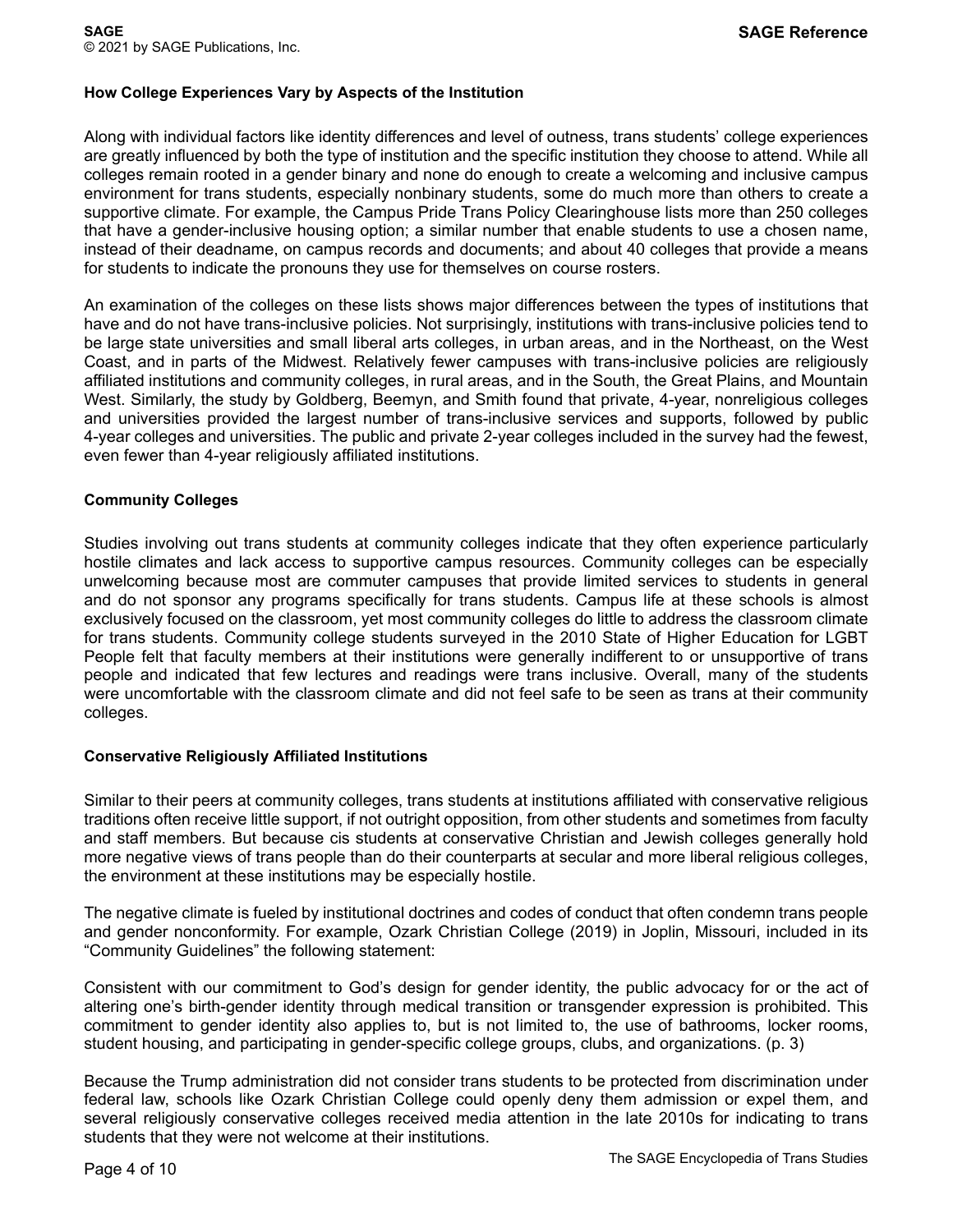On the positive side, because of the resiliency of trans students, which leads some to come out and push back against the oppression they experience on campus, the climate at a number of conservative religiously affiliated institutions is beginning to improve and will likely continue to do so. The growing acceptance of trans people in the dominant society, especially among members of Gen Z, is also contributing to more favorable campus environments. For example, in response to advocacy from students, staff, and alumni, three Mennonite colleges announced in 2015 that they would start to hire openly LGBTQ+ staff and end their membership in the Council of Christian Colleges and Universities, an association consisting primarily of white evangelical Protestant institutions that opposes employing and enrolling LGBTQ+ people.

#### **Historically Black Colleges and Universities**

Some of the religiously affiliated colleges that have sought to improve their climates for trans students in recent years are HBCUs. A majority of HBCUs were founded by churches, and about half of the slightly more than 100 HBCUs that exist today remain religiously affiliated. Being rooted in the Black church and other socially conservative religions, as well as having firmly entrenched race and class expectations about what constitutes the ideal for a "race man" or "race woman," has meant that HBCUs have traditionally been hostile toward trans people.

A prominent example of the historically negative climate for trans students at an HBCU was the decision by Morehouse College, a men's institution, to enact an "Appropriate Attire Policy" in 2009 that included a ban on traditionally women's clothing on campus. Students who repeatedly violated the dress code risked academic suspension. The prohibition received significant support among cis, heterosexual students and alumni but was challenged on campus by gay and gender-nonconforming students, which led to the provision being quietly removed from the policy in 2015.

Many contemporary trans students at HBCUs report having a more positive experience because many of the institutions have become more supportive in response to LGBTQ+ student activism. Prior to the 2010s, few HBCUs had taken even the basic step of adopting LGBTQ+-inclusive non-discrimination statements, but since then, more than two thirds have added "sexual orientation" and more than one third have added "gender identity" to their policies. Although HBCUs still lag behind many predominantly white institutions in having LGBTQ+ student groups and resource centers, it is noteworthy that many of the leading HBCUs are now seeking to facilitate the inclusion of trans students, rather than ignoring them or trying to keep them marginalized. Reflective of these trans-positive changes, the two HBCUs that are women's colleges—Spelman and Bennett Colleges—have changed their admissions policies to accept applications from trans women, and Morehouse now considers trans male applicants.

#### **Historically Women's Colleges**

The inclusion of trans students at women's colleges became a contentious issue in the late 1990s and early 2000s, when trans students began to publicly self-identify in greater numbers at the leading women's colleges, as they did at many other colleges across the country. But the situation was different at women's colleges because the trans men and nonbinary individuals who had been assigned female at birth (AFAB) who came out did so in an environment in which all students were expected to identify as women. The result was that they experienced invisibility, hypervisibility, and oppression from administrators, faculty, and other students. They were frequently misgendered if people did not know or respect that they identified as trans and often had their right to be on campus questioned if they were known or thought to be trans. Transmasculine and nonbinary AFAB students at religiously affiliated and more conservative women's colleges have often had even more negative experiences, with students being expected to adhere to traditional feminine norms in their appearance.

Since the mid-2000s, support for trans men and nonbinary AFAB students has grown among their cis peers at women's colleges—at least at some of the more prominent, nonreligiously affiliated institutions—as more transmasculine and nonbinary individuals have come out and advocated for change. Because of this increasing visibility, many women's colleges have been forced to consider how having non-female-identified students aligns with their institutions' missions and values. As of 2020, 17 women's colleges, including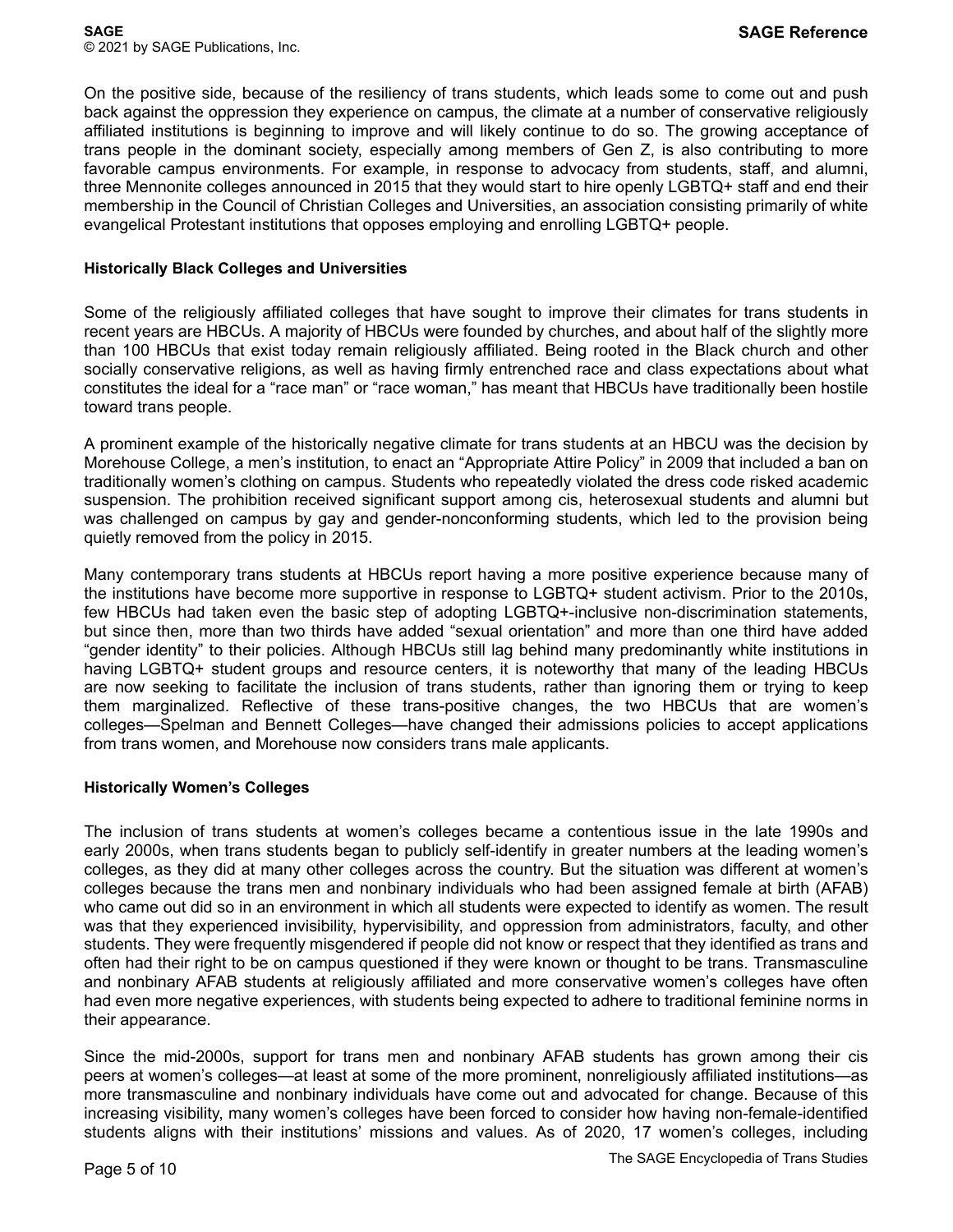such leading institutions as Barnard, Bryn Mawr, Mills, Mount Holyoke, Smith, Spelman, and Wellesley, had published policies that enable individuals assigned female at birth who begin to identify as trans men after matriculating to continue to earn a degree. Thirteen women's colleges have also explicitly stated that they consider nonbinary AFAB individuals for admission, but only Mount Holyoke, Simmons, and Agnes Scott unambiguously accept applications from openly trans men.

As controversial as the presence of trans men and nonbinary AFAB individuals at women's colleges has been at times, the inability of trans women to be considered for admission if their legal sex was still male became an even bigger concern. The issue gained national attention in 2013, when Smith College declined to consider a trans woman's application because her financial aid form indicated that she was male. In the wake of the rejection, students at Smith organized to change the college's admissions process, and other women's colleges began to adopt trans-inclusive policies without the need for students to protest. In 2014, Mills, Mount Holyoke, Simmons, and Scripps announced that they were expanding their admissions policies to consider any student who self-identifies as a woman and were joined by Bryn Mawr, Wellesley, Smith, and Barnard the following year. As of 2020, 19 women's colleges have published policies indicating that they accept applications from trans women without requiring them to have transitioned or to have all of their legal documents reflect their gender identity. At least another five women's colleges reportedly do the same but do not provide this information publicly.

Given that trans women are women, denying them the chance to apply to women's colleges sends the message that their identities are fake and not to be believed. Thus, the institutions that have changed their policies are demonstrating their acceptance and support of trans women in a significant, tangible way. But, for some of these colleges, considering trans women for admittance seems to be the extent of the support they currently provide. They do not have a chosen name option for nonlegal campus records and documents, cover hormones and gender-affirming surgeries under student health insurance, or offer academic and personal assistance tailored to the needs of trans people. Hopefully, as more trans women attend women's colleges, the institutions will implement additional trans-supportive policies and practices.

#### **Other Types of Institutions**

Although 4-year public universities and private nonreligious and more liberal religious colleges may not present unique challenges to trans students, these types of institutions still have histories of trans exclusion and often negative campus environments. Research shows that trans students at such institutions indicate having higher levels of alcohol abuse, anxiety, depression, suicidal ideation and behavior, and other mental health issues than do their cis peers because of discrimination and harassment and, as a result, encounter greater obstacles to their social and academic well-being. For example, a meta-analysis of seven national college surveys from 2015 to 2017, which involved more than 900 institutions, found that the trans participants were three times more likely than their cis counterparts to report self-injury and having seriously considered suicide and two times more likely to report being so depressed that it was difficult for them to function in the previous 12 months.

#### **Campus Microclimates**

Along with ignoring differences between types of colleges, research on trans students generally fails to consider differences within individual college environments, treating a campus as a single entity. But trans students have often had more negative experiences in some college settings than others; in particular, they report a greater extent of discrimination and harassment and less support in athletics, fraternities and sororities, and residence halls than in other campus microclimates.

#### **Athletics**

Few studies have examined the experiences of trans student athletes, presumably because only a handful have been public about their trans identities while they were competing. Notable out trans male athletes have included Kye Allums and Keelin Godsey, who played on women's teams before medically transitioning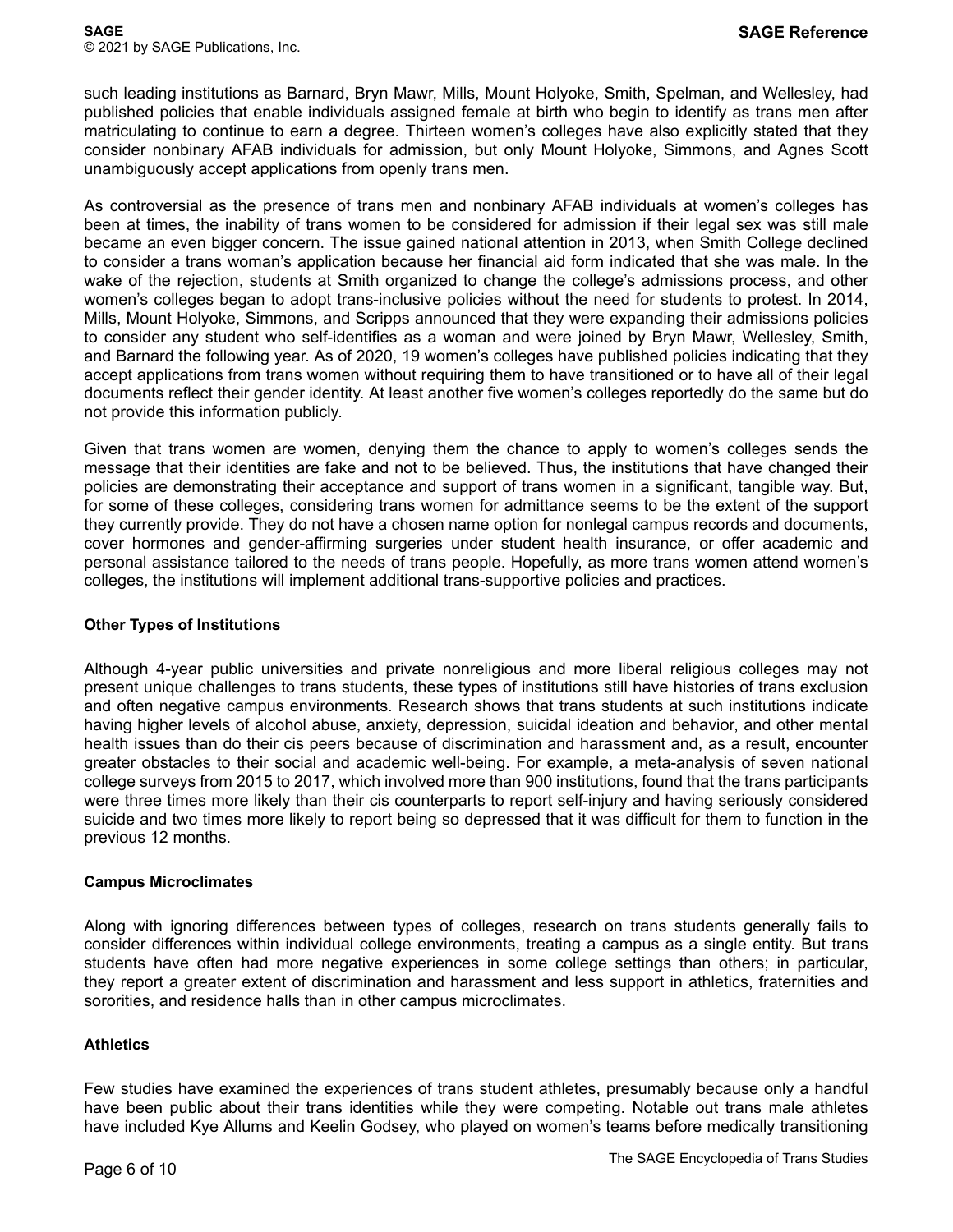(basketball at George Washington University and the hammer throw and other field events at Bates College, respectively), and Schuyler Bailar and Taylor Edelmann, who switched from women's to men's teams after they began identifying as trans men and taking testosterone (swimming at Harvard University and volleyball at Purchase College, respectively).

From media accounts, it seems that, of the four, Bailar and Edelmann had the most positive experiences as out trans athletes. They described their institutions' athletic administrators and coaches as supportive and felt embraced by both their former female teammates and their new male teammates. They also did not receive negative reactions in the media and from members of other teams. The fact that Bailar and Edelmann were playing on men's teams and were not leading the athletes on their teams undoubtedly contributed to their largely favorable reception. By seeking to become a part of the dominant gender group, they reinforced patriarchal values but, at the same time, were not seen as intimidating or emasculating because they were less successful in competing against other men.

In sharp contrast, Godsey, the first widely known trans college athlete, encountered a tremendous amount of hostility, seemingly because he remained on the women's team and was extremely successful, including being a 16-time All-American and holding the Division III record in the women's hammer throw. Critics repeatedly accused him of cheating by taking testosterone, even though Godsey had announced that he was not planning to medically transition until ending his athletic career and, as evidence, regularly passed drug screenings. Characterizing his college athletic experience after graduating in 2006, Godsey indicated that he found it nearly impossible to be trans and an athlete, even though both were central parts of his identity.

Trans female college athletes have encountered even harsher opposition to their right to participate on women's teams than nonmedically transitioning trans men, because of the common misperception that they have an unfair competitive advantage due to being assigned male at birth or, worse, that they are actually still men. The National Collegiate Athletic Association (NCAA) requires trans women to complete 1 year of hormone therapy before playing on a women's team in order to address any possible physical edge, but even after they do so, they are not necessarily accepted as women. The first publicly out trans woman in women's college sports, Gabrielle Ludwig, a basketball player for a California community college in 2012 and 2013, received negative media coverage and regularly encountered anti-trans harassment from the fans of rival colleges. She was embraced by her coach and teammates, but that may not always be the case for trans female athletes when roster spots, playing time, and unwanted public attention are at issue or when they have not had bottom surgery, as Ludwig had done.

More recently, two college runners have come out publicly as trans women. Competing for Franklin Pierce University, CeCé Telfer won the 2019 Division II National Championship in the 400-meter hurdles, becoming the first out trans woman to win an NCAA title, and June Eastwood, a cross-country runner at the University of Montana, became the first out trans woman known to have competed on a NCAA Division I women's team in 2019. Both were strongly attacked by conservative media outlets for being "really men" who were racing against women because they could not be as successful on men's teams. Until the climate for trans female athletes significantly improves, few trans women will feel comfortable being out while they compete, and many will forgo competing altogether to avoid the possibility of disclosure and subsequent harassment.

#### **Fraternities and Sororities**

With the other two historically single-sex environments—women's colleges and collegiate athletics—taking significant steps in recent years to incorporate trans people, fraternities and sororities are the last major bastion of trans exclusion on college campuses. Not until the mid-2010s did some non-LGBTQ+-specific national fraternities and sororities issue formal policies enabling trans students to be eligible for membership. The first fraternity to admit trans men was Sigma Phi Epsilon in 2015; the first sorority to admit trans women was Alpha Chi Omega in 2017. Only a few other national fraternities and sororities have since followed suit. All have policies that allow any individual who identifies as either a man or woman to be considered for membership, but some require legal documentation that proves the person's gender identity, which is a difficult if not impossible hurdle for many traditionally college-aged trans men and women. Moreover, some of these policies are silent on whether a fraternity member who transitions to female or a sorority member who transitions to male can remain in the chapter, and none address the inclusion of nonbinary trans students.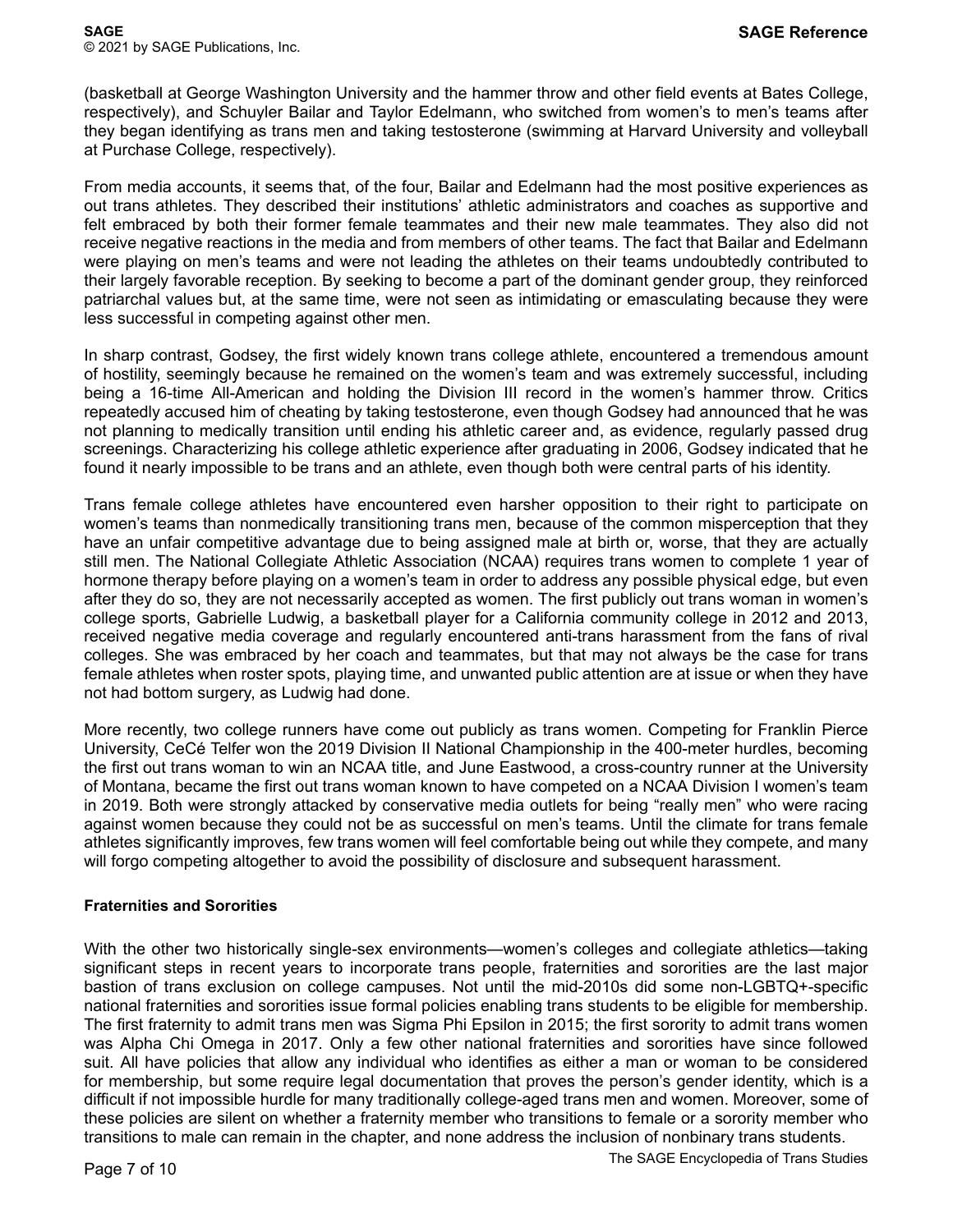With fraternities and sororities just beginning to accept openly trans women and men for membership, little has been written about their experiences. The students who are out as trans will presumably have a mostly positive experience because chapters will not be accepting them for membership if they are unsupportive. Less clear is the climate for trans students who come out after becoming members, especially for those who identify as a gender different from the sex designation of the chapter and begin to transition. And even more uncertain is the extent to which fraternities and sororities may continue to covertly discriminate against trans students by denying them membership based on their gender identity. Hopefully, as campuses in general become more supportive of trans students, so too will fraternities and sororities, as has been the case with cis LGBQ+ students.

#### **Residence Halls**

Living in a residence hall can add to the challenges that trans students face at college, because if other residents are hostile toward trans people, it can be difficult to avoid them; they literally know where you live. Trans women and men who are not out in their residence hall are often placed in an even more difficult situation by having to hide aspects of their bodies from roommates and other residents if they have not medically transitioned. For students in this predicament, their residence hall—their home at the institution—is far from a safe place.

It is understandable that trans students would not want to be out for fear of encountering harassment and discrimination or being treated differently, such as a trans man no longer being respected as male if he discloses that he was assigned female at birth. Unfortunately, most colleges exacerbate these fears and the likelihood of mistreatment for those who are out by failing to develop a means for incoming trans students to find other trans or trans-supportive roommates and by basing housing on sex assigned at birth rather than gender identity, so that many trans women and men are forced to live with roommates whose gender is antithetical to how they see themselves and nonbinary students are unlikely to be matched with another nonbinary person. Trans students also often have to contend with gendered bathrooms in residence halls and a lack of support from hall staff to be able to use the facility that best reflects their gender identity.

The extent to which trans students often face institutional and individual discrimination in residence halls is shown by a 2016 study conducted by Jonathan Pryor, David Ta, and Jeni Hart. Interviewing a dozen trans students from 11 different colleges, they found that most of the participants were either assigned a roommate of the "wrong" gender who was unsupportive of them as a trans person, which led them to feel unsafe, or forced to be housed away from their friends in a single room because of the lack of a trans-supportive housing option, which led them to feel lonely and marginalized. The absence of gender-inclusive bathroom facilities in their residence halls was also a tremendous problem for some of the students, who feared harassment or violence if their hall mates discovered that they were trans. One interviewee got up at 6 a.m. just to shower without being seen by other residents and then often went back to sleep before she awoke for classes. As a result of these experiences, almost all of the participants sought support and a sense of community away from their residence halls, and only a few developed significant relationships with the people with whom they lived.

Trans student activism in the 2000s led colleges to begin providing gender-inclusive housing, in which students are assigned roommates regardless of gender, starting with Wesleyan University in 2003. As of 2020, more than 270 institutions have established this type of housing option, with most limiting it to specific floors, buildings, or parts of campus. Some programs are targeted to LGBTQ+ students, whereas others are open to any student wanting to live with someone of a gender different from themselves. But gender-inclusive housing does not address the underlying problem—that most campus housing continues to normalize a gender binary and remains closed to trans students. Thus, although gender-inclusive housing is an important reform to traditional housing options, advocates argue that colleges need to do more. To be truly supportive of trans students, institutions must change their housing process to have all students indicate their gender identity and then use this information, rather than assigned sex, for residence hall placements. Such a system enables trans women and trans men to be treated as women and men, respectively, and gives nonbinary trans students the ability to live with other nonbinary people. At the same time, colleges should allow all students to have roommates of any gender, as there is no legitimate reason why students should not have the choice to live wherever they want with whomever they want on campus, just as they can do if they live Page 8 of 10 The SAGE Encyclopedia of Trans Studies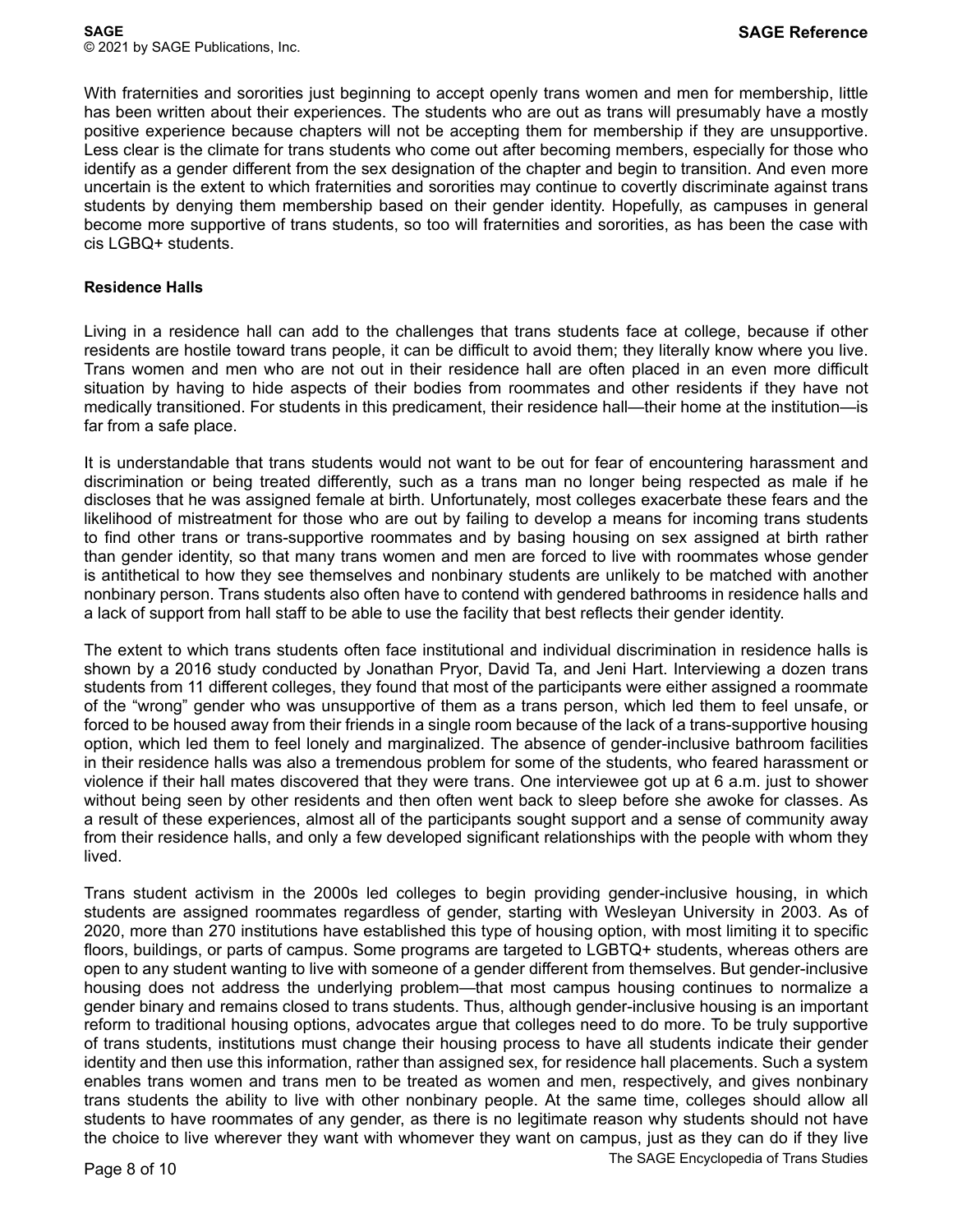off-campus.

#### **Other Microclimates**

While athletics, fraternities and sororities, and residence halls may be the three most hostile microclimates at times for trans students, they are by no means the only aspects of campus life in which trans students can feel marginalized or excluded. Other microclimates, including classrooms, campus workplaces, college offices and centers, student activities, and student organizations, can also be discriminatory environments. Thus, trans students cannot be assured of having a positive experience in any campus setting, which is a stark indicator of the need for colleges to be doing much more to create trans-inclusive climates.

Genny Beemyn

See also [Athletes, College Sports;](http://sk.sagepub.com/reference/the-sage-encyclopedia-of-trans-studies/i1243.xml) [Campus Policies/Campus Climate](http://sk.sagepub.com/reference/the-sage-encyclopedia-of-trans-studies/i1541.xml); [Campus Residence Halls;](http://sk.sagepub.com/reference/the-sage-encyclopedia-of-trans-studies/i1569.xml) [Classroom](http://sk.sagepub.com/reference/the-sage-encyclopedia-of-trans-studies/i1801.xml)  [Experiences, Higher Education](http://sk.sagepub.com/reference/the-sage-encyclopedia-of-trans-studies/i1801.xml); [College Graduate Students;](http://sk.sagepub.com/reference/the-sage-encyclopedia-of-trans-studies/i1816.xml) [Sororities and Fraternities;](http://sk.sagepub.com/reference/the-sage-encyclopedia-of-trans-studies/i6595.xml) [Women's Colleges](http://sk.sagepub.com/reference/the-sage-encyclopedia-of-trans-studies/i7502.xml) 

#### **Further Readings**

Beemyn, G. (2019). Get over the binary: The experiences of nonbinary trans college students. In G. Beemyn (Ed.), Trans people in higher education (pp. 159–183). Albany, NY: SUNY Press.

Beemyn, G. (2020). Trans policy clearinghouse. Campus Pride. Retrieved from [http://www.campuspride.org/](http://www.campuspride.org/tpc) [tpc](http://www.campuspride.org/tpc) 

Garvey, J. C., & Rankin, S. R. (2015). The influence of campus experiences on the level of outness among trans-spectrum and queer-spectrum youth. Journal of Homosexuality, 62(3), 374–393. [https://doi.org/](https://doi.org/10.1080/00918369.2014.977113) [10.1080/00918369.2014.977113](https://doi.org/10.1080/00918369.2014.977113)

Goldberg, A. E., Beemyn, G., & Smith, J. Z. (2019). What is needed, what is valued: Trans students' perspectives on trans-inclusive policies and practices in higher education. Journal of Educational and Psychological Consultation, 29(1), 27–67. <https://doi.org/10.1080/10474412.2018.1480376>

Griffin, P., & Carroll, H. J. (2011). NCAA inclusion of transgender student-athletes. Indianapolis, IN: NCAA Office of Inclusion. Retrieved from [http://www.ncaa.org/sites/default/files/](http://www.ncaa.org/sites/default/files/Transgender_Handbook_2011_Final.pdf) [Transgender\\_Handbook\\_2011\\_Final.pdf](http://www.ncaa.org/sites/default/files/Transgender_Handbook_2011_Final.pdf)

James, S. E., Herman, J. L., Rankin, S., Keisling, M., Mottet, L., & Anafi, M. (2016). The report of the 2015 U.S. Transgender Survey. Washington, DC: National Center for Transgender Equality.

Miller, R. A., & Dika, S. L. (2018). Perceptions of campus climate at the intersections of disability and LGBTQIA+ identities. In K. M. Soria (Ed.), Evaluating campus climate at U.S. research universities: Opportunities for diversity and inclusion (pp. 77–101). Cham, Switzerland: Palgrave Macmillan.

Mobley, S. D., Jr., & Johnson, J. M. (2015). The role of HBCUs in addressing the unique needs of LGBT students. New Directions for Higher Education, 170, 79–89. <https://doi.org/10.1002/he.20133>

Ozark Christian College. (2019). OCC 2019–2020 community guidelines. Retrieved from [https://my.occ.edu/](https://my.occ.edu/ICS/Student_Life/Student_Handbook.jnz?portlet=Free-form_Content_2017%E2%80%9307%E2%80%9331T09%E2%80%9351%E2%80%9317%E2%80%93617) [ICS/Student\\_Life/Student\\_Handbook.jnz?portlet=Free-form\\_Content\\_2017–07–31T09–51–17–617](https://my.occ.edu/ICS/Student_Life/Student_Handbook.jnz?portlet=Free-form_Content_2017%E2%80%9307%E2%80%9331T09%E2%80%9351%E2%80%9317%E2%80%93617) 

Pryor, J. T., Ta, D., & Hart, J. (2016). Searching for home: Transgender students and experiences with residential housing. College Student Affairs Journal, 34(2), 43–60. doi:10.1353/csj.2016.0011

Rankin, S., Weber, G., Blumenfeld, W., & Frazer, S. (2010). 2010 State of higher education for lesbian, gay, bisexual, and transgender people. Charlotte, NC: Campus Pride.